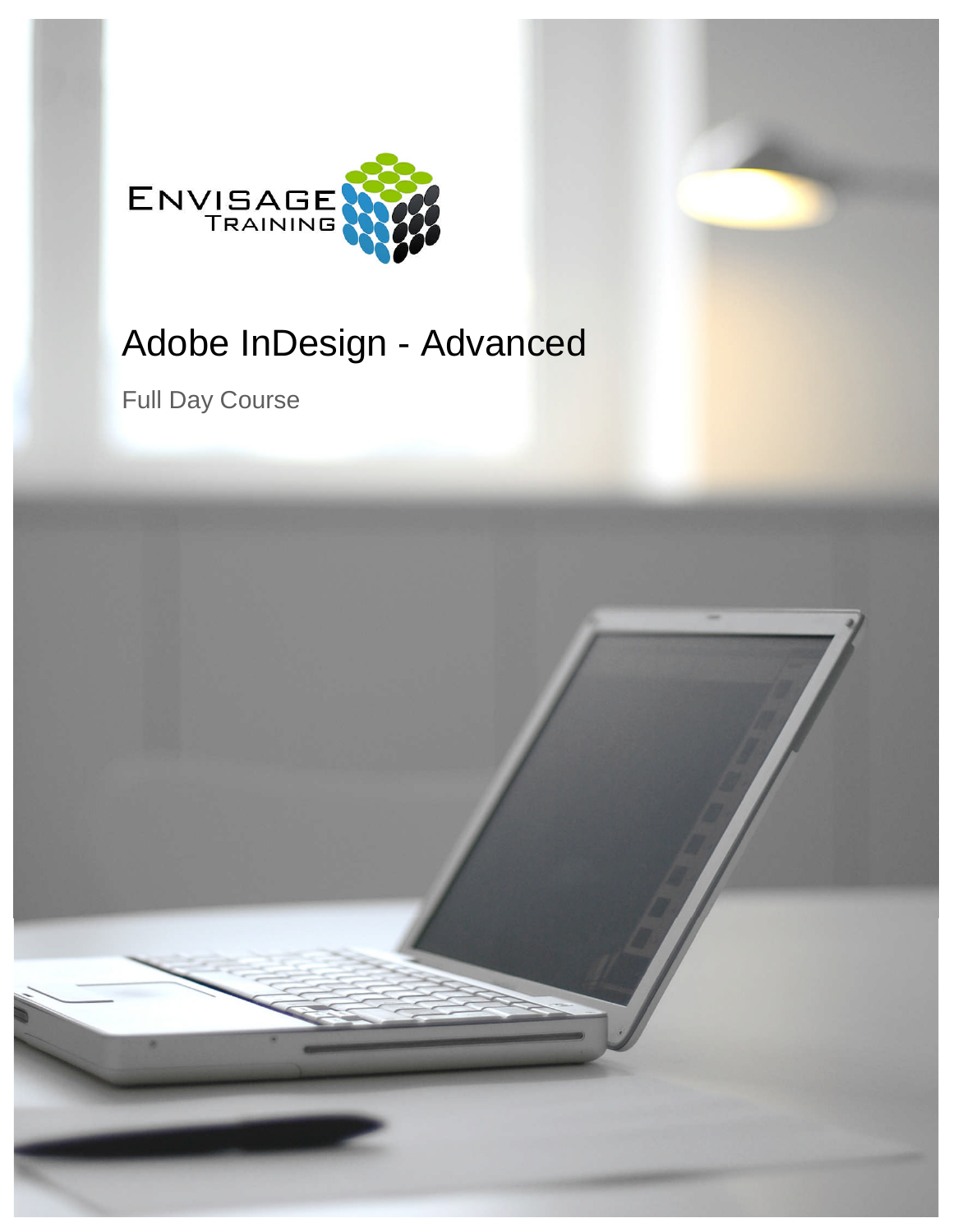# **Topics Covered:**

### **Handling Page Elements**

Create Duplicate Items Handle Text Layouts Create Transparency Create Anchored Objects Manage a Library

# **Managing Styles** Import Styles from Microsoft Word Documents Create Nested Styles Create Related Styles Apply Styles in a Sequence Manage Style Overrides Redefine Styles Break the Link to Styles

# **Developing Complex Paths** Create Bézier Paths Create Clipping Paths Create Compound Paths Create Type Outlines

**Administering External Files** Import Layered Files Merge Data

# **Working with an XML File**

Integrate XML Content into a Document Import XML Content Create a Snippet

# **Creating Dynamic Documents**

Create Interactive Documents Insert Footnotes Insert Text Variables Create Text Conditions Create Document Sections

# **Managing Long Documents**

Create a Book Create a Table of Contents Create Hyperlinks Create Cross-References Generate an Index

**Exporting InDesign Files in Other Formats** Export PDF Files Export Files for the Web Export Files for Animation

**Adjusting Print Settings** Manage Colors Preview the Print Output Create Print Presets